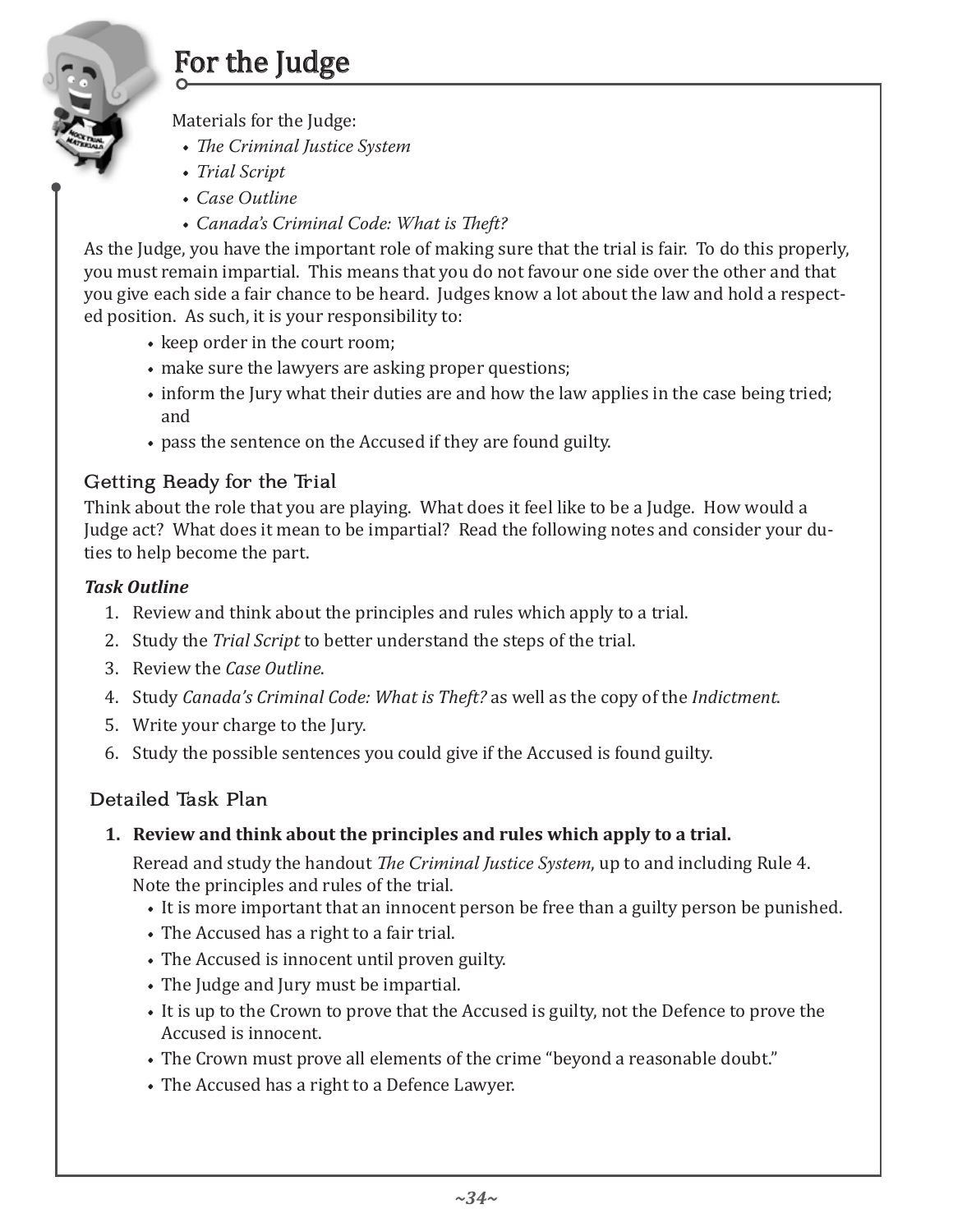### **2. Study the Trial Script to better understand the steps of the trial.**

Knowing the basic steps outlined in the *Trial Script* will help you keep the process running in an orderly manner. Be prepared for the unexpected.

- You should tell people at the trial to act properly if they are not being respectful or courteous.
- You may call a recess during the trial if you need to think about something or would like help from your teacher.
- Review the questions lawyers can ask (Rule 5 in the handout *The Criminal Justice System*.)

#### **3. Review the** *Case Outline.*

This is to help you understand, in general, the case to be tried.

**4. Study** *Canada's Criminal Code: What is Theft?* **as well as the copy of the** *Indictment.*

The Judge is the authority on the law and is expected to help the Jury understand the law. Understand the charge against the Accused and the law that applies to the offence.

#### **5. Write your charge to the Jury.**

In the charge to the Jury, the Judge must tell them everything the Crown must prove to the Jury to find the Accused guilty. Also, the Judge explains how they must make their decision on the verdict. You may use the following model to write your own instructions to the Jury:

Ladies and gentlemen of the Jury, the Case before the court today involves a matter of theft over \$5000. The *Criminal Code* describes this offence as "fraudulently and without colour of right taking ... anything ... with intent to deprive, temporarily or absolutely, the owner ... of the thing ..." In other words, theft is the taking of an object by a person who knows that they have no right to take the thing and who means to keep the object from the owner for any period of time.

In this case before you, the Crown must prove that:

- a home theatre system was taken from Dana Schroeder on June 22;
- the home theatre system belongs to Dana Schroeder;
- the home theatre system was taken by the Accused, Mark Wyler; and
- the Accused intended to take the home theatre system, knowing that it did not belong to him.

Each and every one of these four elements must be established on the facts presented in this case.

As the Jury, it is your job to consider all the evidence and to determine whether or not the Crown has proven that the Accused committed the offence of theft. You must be convinced beyond a reasonable doubt that the evidence proves all of the elements of the offence as I described them to you. This means that the facts which you believe to be true must show that no other sensible explanation exists for the events in question.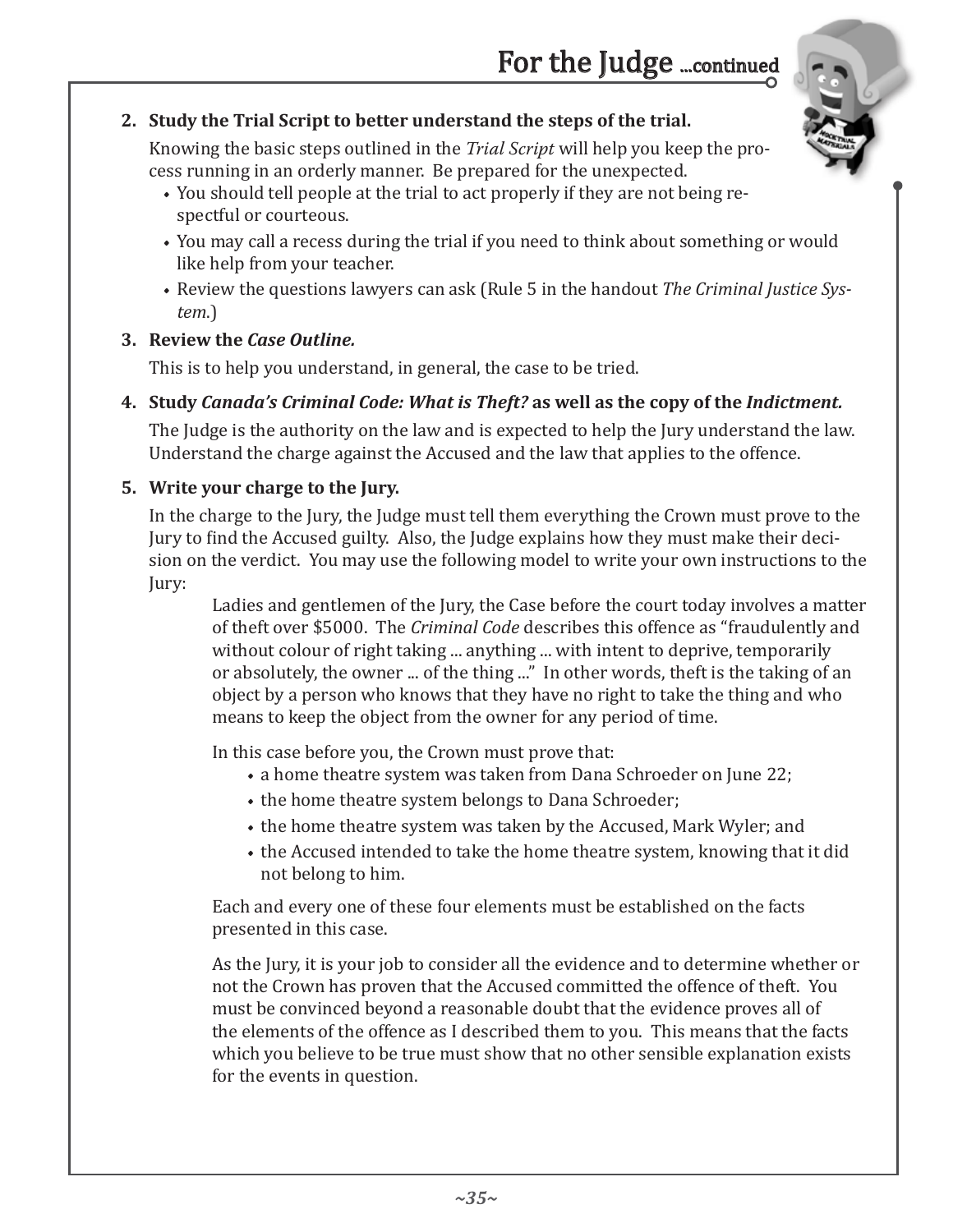# For the Judge ...continued



If you decide that the facts show that a home theatre system belonging to Dana Schroeder was taken from her home by the Accused, you must consider whether or not the Accused meant to take the items by theft. You must determine if the facts show that the intention of the Accused was to steal the home theatre system.

In making your decision, you may consider only the evidence that has been presented to you here in court. However, you are free to examine all of these facts and decide which of them to believe. It is your task to determine the truth of the matter based on the facts before you.

It is important for you to remember that the Accused is presumed to be innocent until proven guilty and that the burden of proving the offence lies on the Crown. This means that the Defence does not have to prove anything, while the Crown must establish each element of the offence convincingly, or beyond a reasonable doubt.

If you have a real doubt that any one of the elements has been proven, you must find the Accused not guilty.

If the facts presented in the case convince you that all the elements of theft have been proven, so that you are certain that the Accused committed the offence, you must find the Accused guilty.

#### **6. Study the possible sentences you could give if the Accused is found guilty.**

The Defence and the Crown each get a turn to "speak to sentence" if the Jury returns a guilty verdict. The lawyers will tell you facts about the Accused and the crime which will help you come to a decision on an appropriate sentence.

Some of the things which you may consider include the seriousness of the offence (the sentence given in the *Criminal Code* is one clue to this); previous convictions of the Accused; how a conviction could affect the Accused's future; whether or not the sentence would prevent other people from committing a similar crime or would prevent the Accused from repeating the crime; the Accused's character and attitude. In general, you should consider what would be in the best interests of both the Accused and the community.

Be sure to refer to the Purposes and Principles of Sentencing Section of the handout *The Criminal Justice System*. Also, check the law to determine whether there is a minimum or maximum sentence given for this offence.

After considering all these, you have the choice of these sentences:

*Absolute Discharge* - You may decide that the offender has learned their lesson just from being arrested and brought to trial. In that case, probation, a fine, or a jail term is not necessary. If you grant an absolute discharge, the Accused is not considered to have been convicted of the offence.

*Conditional Discharge* - The offender is placed on probation and will not be sentenced further if they obey all the conditions that you set. For example, some conditions could be continuing to attend school or work, reporting regularly to a probation officer, or staying away from certain people or places. If the offender breaks any of the conditions, the sentence can be changed, but if all the conditions are met the discharge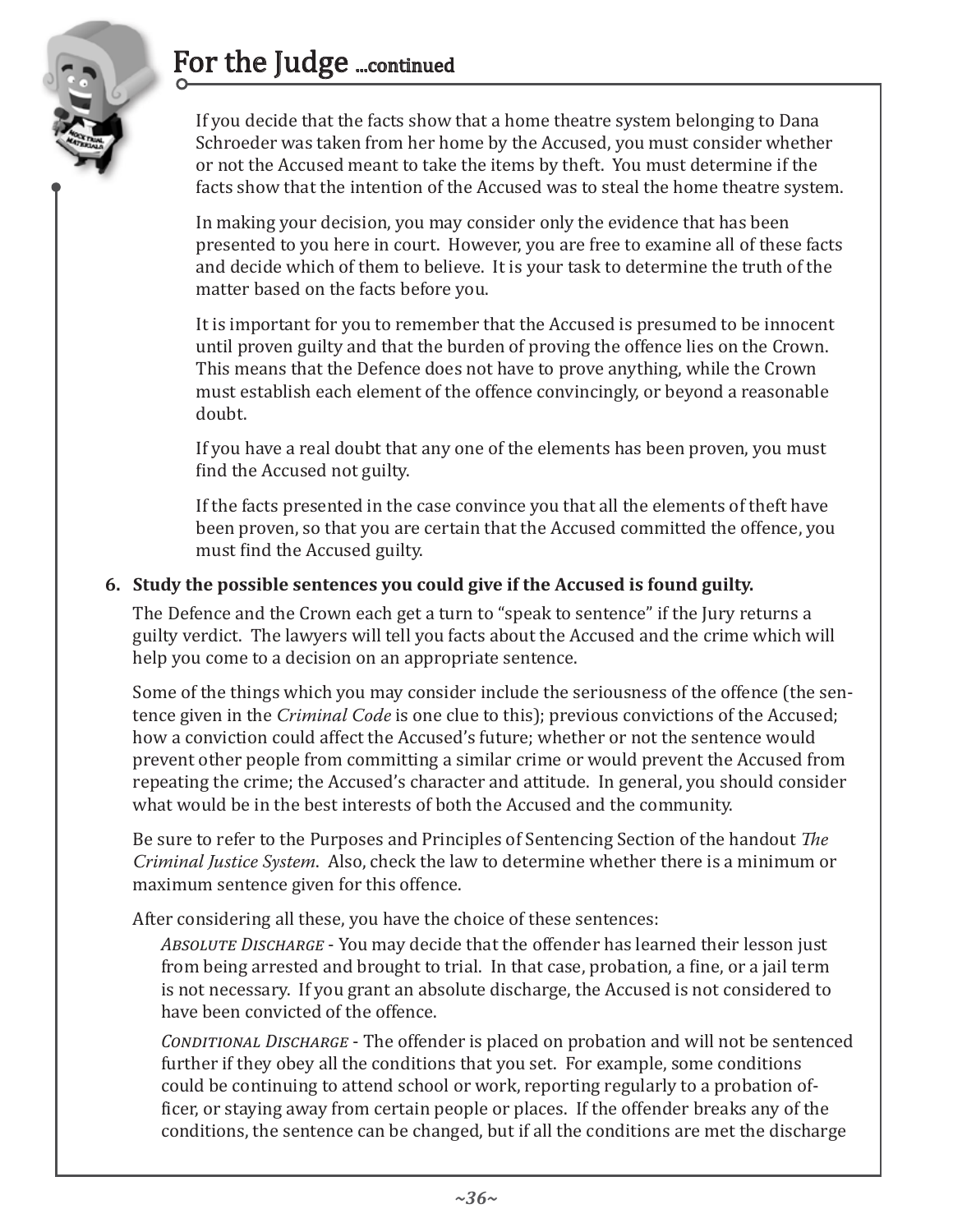becomes absolute. This means that the offender is not considered to have been convicted.

*Suspended Sentence or Probation* - This sentence is similar in some ways to a conditional discharge because you may impose the same kinds of conditions for probation. However, the offender is convicted which means they have a criminal record.

*Fine* - You may order the offender to pay a certain amount of money to the court and set a time limit for payment of this fine. The offender may request additional time to pay the fine.

*Imprisonment* - This is the most serious sentence that you can order. In giving such a sentence, you specify that the offender must go to jail for a certain length of time. The jail term can be up to the maximum given for the offence in the *Criminal Code*.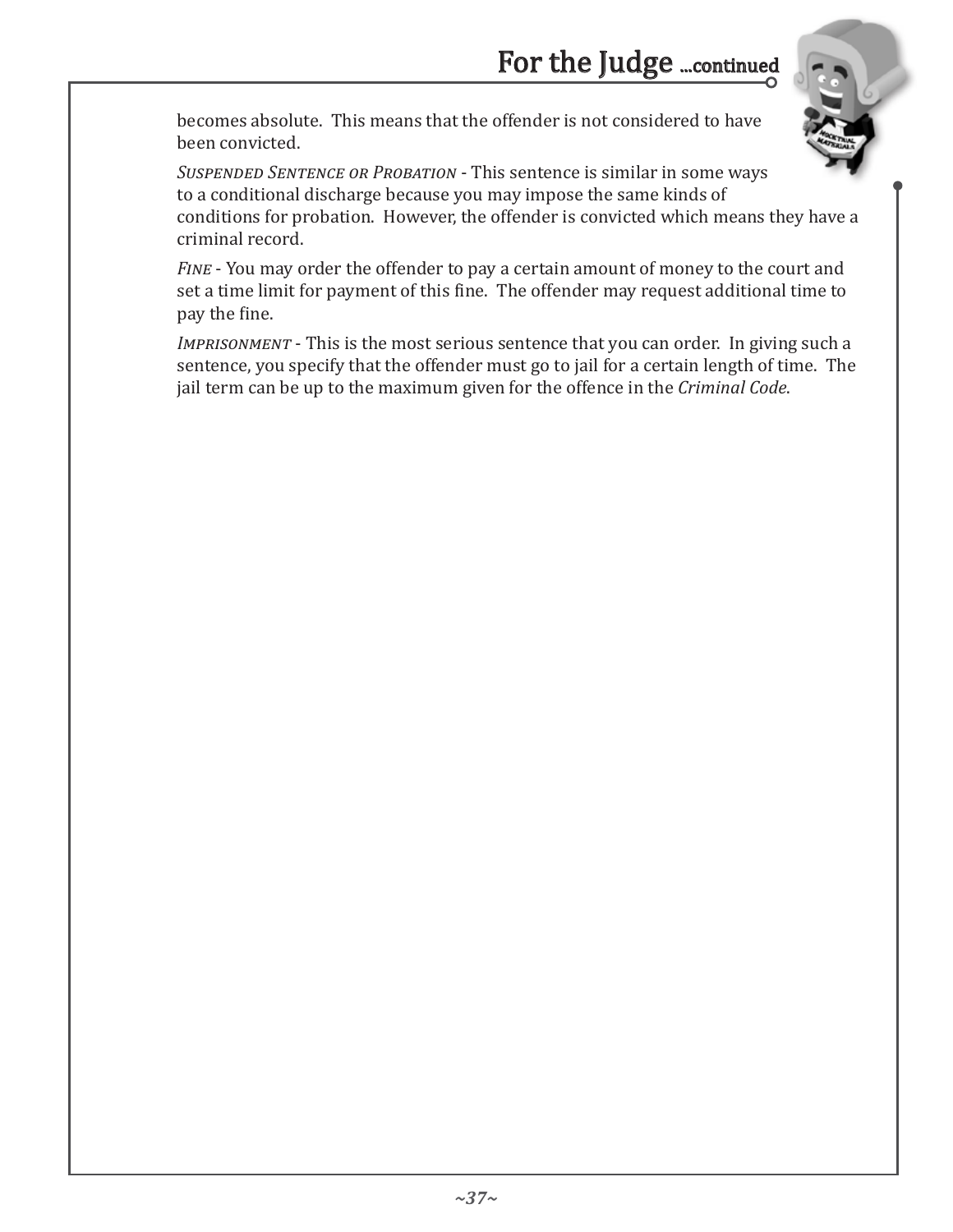

# For the Crown Prosecutor

Materials for the Crown Prosecutor:

- *Trial Script*
- *Case Outline*
- *Indictment (four copies)*
- *Canada's Criminal Code: What is Theft?*
- *Witness Fact Sheet: Dana Schroeder*
- *Witness Fact Sheet: Norman Greene*
- *Witness Fact Sheet: Officer Susan Mackenzie*

As a lawyer for the Crown, you have the task of putting all the facts against the Accused before the court. The Jury can then decide whether or not the law was broken and whether the Accused is the person who committed the crime. Your role requires you to assist the court in finding out the truth about the crime so that the right person is convicted, not necessarily to convict the accused person.

# Getting Ready for the Trial

Think about the role that you are playing. What does it feel like to be a Crown Prosecutor. How would a Crown Prosecutor act? Read the following notes and consider your duties to help become the part.

#### *Task Outline*

- 1. Review and think about the duties of a Crown Prosecutor.
- 2. Study the *Trial Script* to better understand the trial procedure.
- 3. Review the *Case Outline*.
- 4. Fill out the *Indictment*.
- 5. Study *Canada's Criminal Code: What is Theft?* to understand how the law applies to the alleged offence.
- 6. Read the *Witness Fact Sheets* to decide which people you need to call to the stand to establish the facts of your case. Review each witness's testimony with them.
- 7. Develop questions to ask your witnesses to bring out their stories and to clarify the Defence witnesses' stories.
- 8. Prepare a summation to give to the Jury before they decide the verdict.
- 9. Be prepared to speak to the Judge about the sentence you think the Accused should be given if found guilty.

#### Detailed Task Plan

**1. Review and think about the duties of a Crown Prosecutor**

The Crown Prosecutor must satisfy in the minds of the Jury that the Accused is guilty beyond a reasonable doubt. That means there must be no other sensible explanation for what happened other than the Accused committed the crime. You build your case by interviewing witnesses before the trial, examining and cross-examining them during the trial, and summing up your case to the Jury. It is also important to recognise that your job includes ensuring that the Accused gets a fair hearing.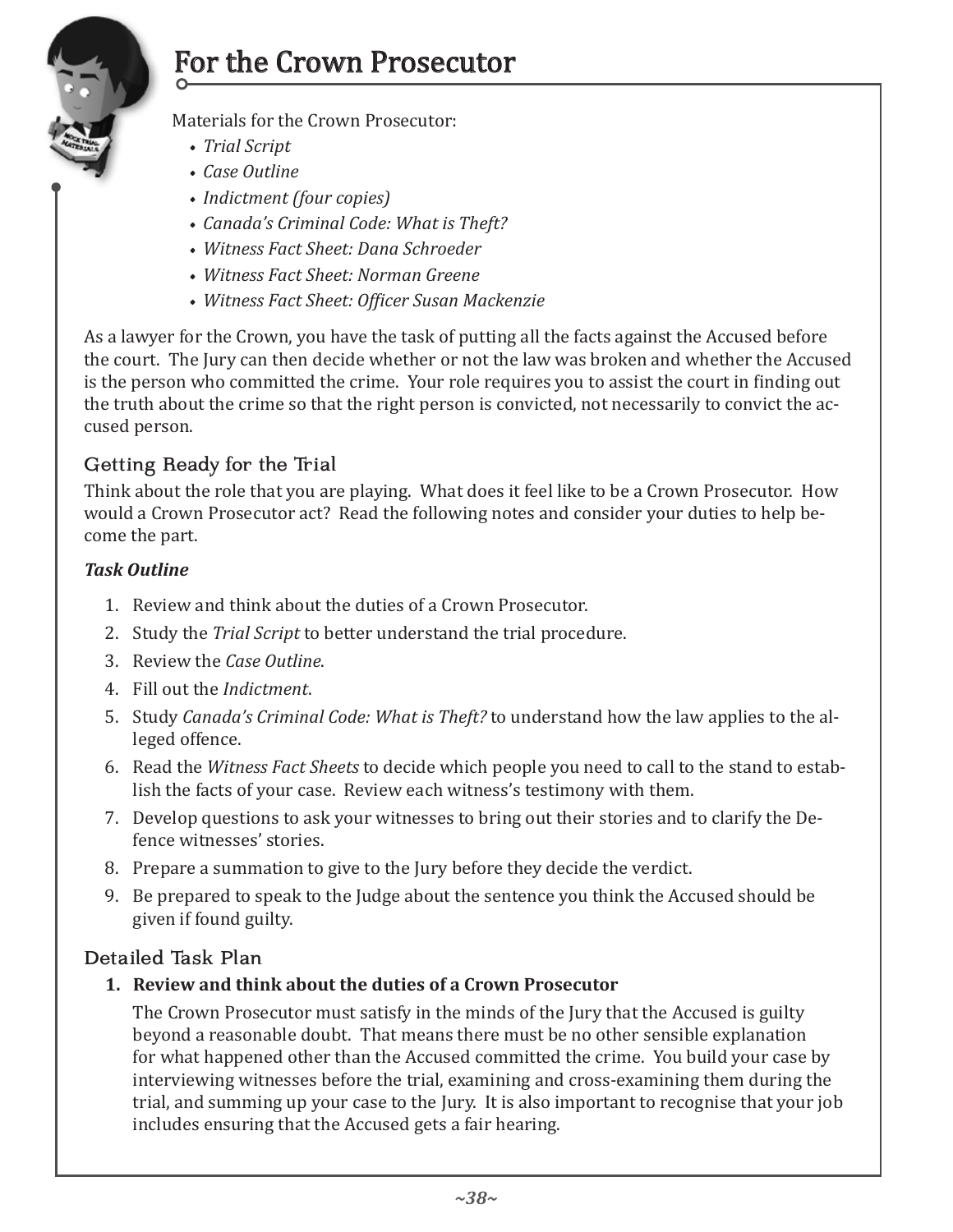### **2. Study the** *Trial Script* **to better understand the trial procedure.**

While you read the *Trial Script,* pay special attention to your parts. Later, when you are preparing questions and the summation to the Jury, you will know when to speak.

#### **3. Review the** *Case Outline***.**

The *Case Outline* will give you a general idea of the facts of the case and what you and the Defence Lawyer believe happened.

#### **4. Fill out the** *Indictment***.**

An indictment names a criminal offence that the police believe has occurred, the time and date of the alleged offence, and who is alleged to have committed the crime. You have four copies of the *Indictment.* On all copies fill in the name of the Accused, the place where the incident occurred, and the time and date of the events. After you complete these forms and sign them, keep a copy for yourself. Give two copies to the Court Clerk, who will pass along one to the Judge. You will also give one copy of the *Indictment* and a list of witnesses you are calling to the Defence Counsel once you determine what witnesses you will require to build your case.

#### **5. Study** *Canada's Criminal Code: What is Theft?* **to understand how the law applies to the alleged offence.**

Read the handout *Canada's Criminal Code: What is Theft?* As a Crown Prosecutor, you will try to convince the Jury that the facts show that Mark Wyler committed theft. This requires that you prove to the Jury all the elements of theft. You will do this by asking questions of the witnesses so that the facts showing those elements of theft are revealed.

**6. Read the** *Witness Fact Sheets* **to decide which people you need to call to the stand to establish the facts of your case. Review each witness's testimony with her or him.** 

When you interview the witnesses, get information from them that will help you prove all the elements of the theft. Ask what happened? When? Where? Who was there? What did you see?

Arrange the order in which you call witnesses to the stand so that their testimony tells the story of the events from beginning to end. When building your case, it may be helpful to think of your job as that of a painter. Begin by sketching an outline of what happened, then paint in all the elements of the case. Questions to ask yourself as you build your case can include:

- Are all the elements included?
- Are there any blank areas that need to be considered?
- How will the witnesses reinforce the facts?
- Is the case being presented in the best possible order?

You will want to meet with each witness you call to help understand their stories and formulate the questions you will ask them.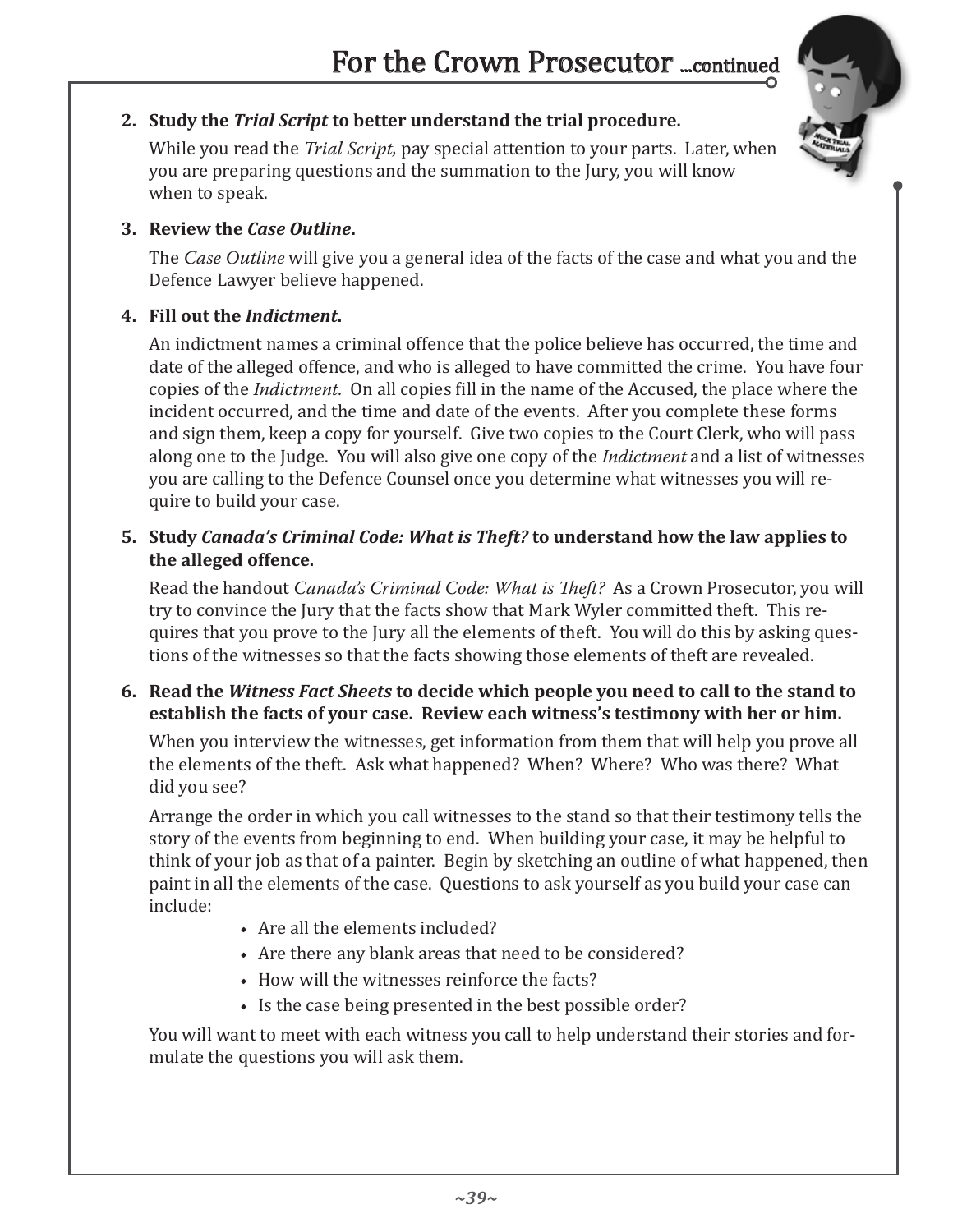

- 
- **7. Develop questions to ask your witnesses to bring out their stories and to clarify the Defence witnesses' stories.**

Developing good questions is one of the most difficult tasks for lawyers. Be sure to closely consider each witness who will come to the stand and their role in the case as a whole. As well, be aware of the rules surrounding the questions lawyers can ask (review Rule 5 in the handout *The Criminal Justice System*.)

#### *Direct Examination*

Your first task at the trial is to question your own witnesses. This is called direct examination. Let each witness tell their own story by asking only general questions such as "Can you tell the court what happened next?"

Make sure that the witness identifies the Accused in court. Ask the witness to point out the person they saw or dealt with. For example:

| <i>CROWN:</i> | Is the person that you saw with the bicycle in the<br>court today?                         |
|---------------|--------------------------------------------------------------------------------------------|
| WITNESS: Yes. |                                                                                            |
| <i>CROWN:</i> | Can you point to that person?                                                              |
|               | WITNESS: Yes. [Witness points to the ACCUSED.]                                             |
| <i>CROWN:</i> | Let the record show that the witness has identified<br>the Accused as the person they saw. |

#### *Tips for Examining Crown Witnesses*

- Before your witnesses start relating their stories, have them identify themselves by telling their full names and their occupations to the court. Next, confirm the date of the events in question. (For example, ask "Do you recall what happened on August 27th at approximately 9:00pm?")
- The witnesses should explain how they are connected to the incident. (For example, "I am the police officer who investigated the complaint.", or "I am the person who saw the robbery and called the police.")
- It is a good idea to ask a question only if you know what the answer will be. That way, you are not surprised with information that may damage your case.
- Do not ask questions about matters that are unimportant or irrelevant (not related to the elements of the offence.) Otherwise, you may face an objection from the Defence Lawyer. Once the witness gives you the facts you need, go on to the next point. Otherwise, you may confuse the Jury with extra information. Remember, you want to make all the facts of your case very clear.

#### *Cross-examination*

After the direct examination by Defence Counsel of a Defence witness, you have an opportunity to ask questions of that witness. This is called cross-examination. By asking questions, you try to get information to help your case or to show that the witness is not completely sure of the facts.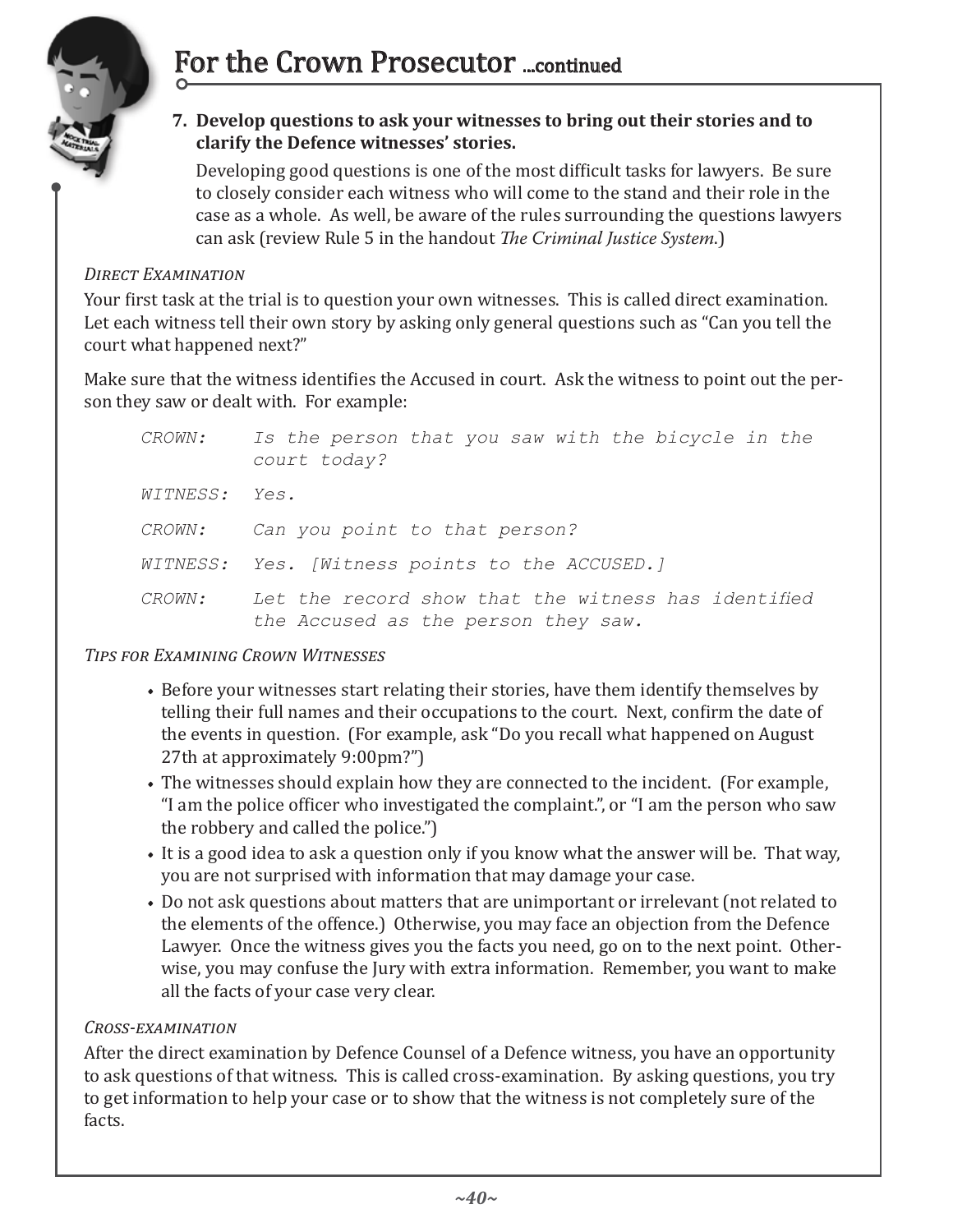When preparing for cross-examination, think about the case that the Defence is presenting. What evidence do you think will be brought up by the Defence? Make sure your witnesses cover the points that the Defence is likely to raise. Be sure to prepare possible questions for cross-examination in advance. You may ask leading questions during cross-examination.



Cross-examination of a witness is not always necessary. If the witness's evidence is clear and simple, it is best not to ask any questions since this only gives them an opportunity to repeat facts that hurt your case.

#### *Tips for Cross-examining Defence Witnesses*

- During the trial, listen carefully and make notes when the Defence witnesses give evidence.
- Be sure to ask questions when the witness contradicts what another witness says.
- Ask for details favourable to your case which the witness may have left out.
- If you think that the witness is not telling the whole story and may have some facts which support your own case and weaken the other, be sure to ask questions to bring out those contradictory facts.
- If you think the witness may not be sure of their facts, seek further clarification. For example, if the witness testifies about seeing the culprit, you could ask if the view was clear, if the witness's eyesight is good, or if it was dark at the time.

### **8. Prepare a summation to give to the Jury before they decide the verdict.**

After all the Crown and Defence witnesses have testified, the lawyers give closing statements to the Jury. The Defence summation is delivered first.

In your closing statement, outline the evidence which was presented in your case and emphasize how these facts prove each element of the crime. Make a draft of your summation before the trial starts. This way, you can add to it or change it as the case proceeds.

#### **9. Be prepared to speak to the Judge about the sentence you think the Accused should be given if found guilty.**

The Defence and the Crown each get a turn to "speak to sentence" if the Jury returns a guilty verdict. In your speech, you will tell the Judge facts about the Accused and the crime which will help the Judge come to a decision on an appropriate sentence.

Some of the things which you may consider include the seriousness of the offence (the sentence given in the *Criminal Code* is one clue to this); previous convictions of the Accused; how a conviction could affect the Accused's future; whether or not the sentence would prevent other people from committing a similar crime or would prevent the Accused from repeating the crime; and the Accused's character and attitude. In general, you should consider what would be in the best interests of both the Accused and the community.

Refer to the Purposes and Principles of Sentencing Section of the handout *The Criminal Justice System*. Then check the law to determine whether there is a minimum or maximum sentence given for this offence. Where only a maximum is stated, you may recommend any of the following (up to the maximum sentence provided by that law):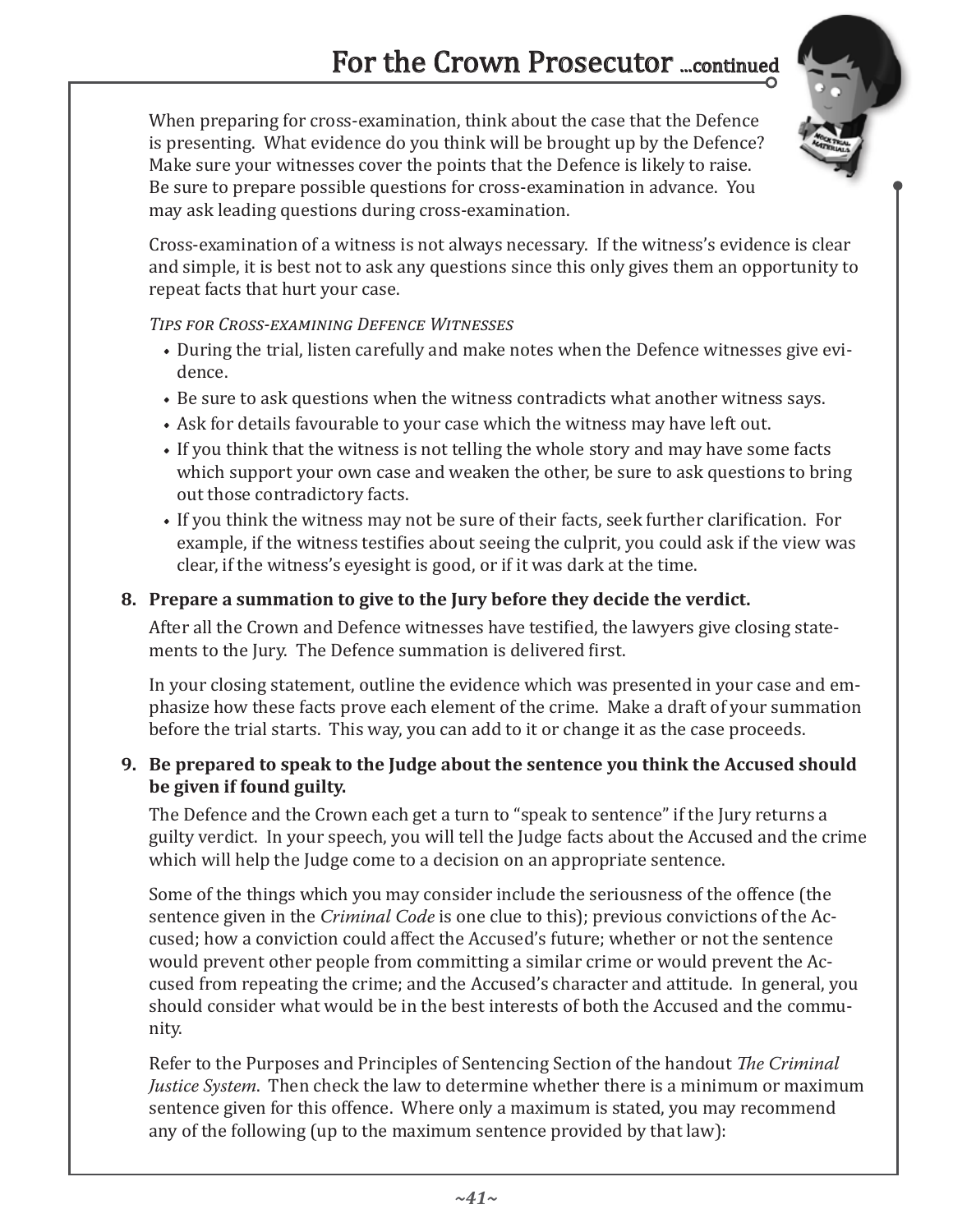# For the Crown Prosecutor ...continued



*Absolute Discharge* - You may believe that the offender has learned their lesson just from being arrested and brought to trial. In that case, probation, a fine, or a jail term is not necessary. If the Judge grants an absolute discharge, the Accused is not considered to have been convicted of the offence.

*Conditional Discharge* - The offender is placed on probation and will not be sentenced further if they obey all the conditions that you set. For example, some conditions could be continuing to attend school or work, reporting regularly to a probation officer, or staying away from certain people or places. If the offender breaks any of the conditions, the sentence can be changed, but if all the conditions are met the discharge becomes absolute. This means that the offender is not considered to have been convicted.

*Suspended Sentence or Probation* - This sentence is similar in some ways to a conditional discharge because you may impose the same kinds of conditions for probation. However, the offender is convicted which means they have a criminal record.

*Fine* - The Judge may order the offender to pay a certain amount of money to the court and set a time limit for payment of this fine. The offender may request additional time to pay the fine.

*Imprisonment* - This is the most serious sentence that can be given. You can recommend that the Accused must go to jail for a certain length of time. The jail term can be up to the maximum given for the offence in the *Criminal Code*.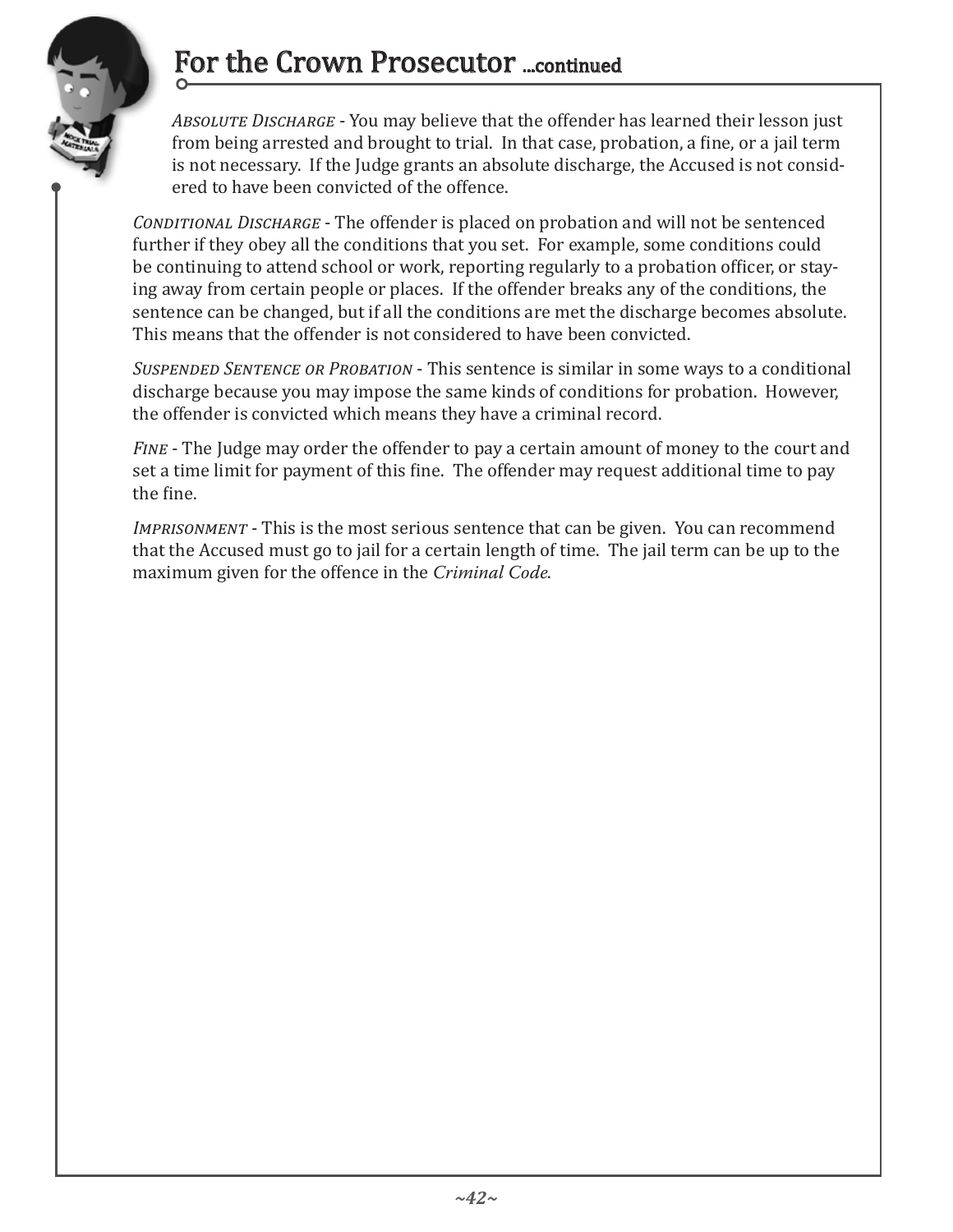# For the Defence Lawyer

Materials for the Defence Lawyer include:

- *Trial Script*
- • *Case Outline*
- • *Canada's Criminal Code: What is Theft?*
- • *Witness Fact Sheet: Mark Wyler*
- • *Witness Fact Sheet: Brad Pelltier*
- • *Witness Fact Sheet: Dana Schroeder*
- • *Witness Fact Sheet: Norman Greene*
- *Witness Fact Sheet: Officer Susan Mackenzie*

As a Defence Lawyer, you have the task of ensuring that the rights and interests of the Accused are protected. The Defence does not have to prove anything. So your main purpose is to challenge the Crown's evidence wherever possible with the goal of raising reasonable doubt.

### Getting Ready for the Trial

Think about the role that you are playing. What does it feel like to be a Defence Lawyer. How would a Defence Lawyer act? Read the following notes and consider your duties to help become the part.

#### *Task Outline*

- 1. Review and think about the duties of a Defence Lawyer.
- 2. Study the *Trial Script* to better understand the trial procedure.
- 3. Review the *Case Outline*.
- 4. Review the *Indictment*.
- 5. Study *Canada's Criminal Code: What is Theft?* to understand how the law applies to the alleged offence.
- 6. Check the list of witnesses the Crown is calling and prepare questions to ask them on cross-examination.
- 7. Read the *Witness Fact Sheets* to decide whether to call any witnesses to the stand. If so, decide which people you want to call to bring the Crown's case into question. Review each witness's testimony with them.
- 8. Develop questions to ask your witnesses to bring out their stories.
- 9. Think about the questions the Crown might ask your witnesses and prepare them for their cross-examination.
- 10. Prepare a summation to give to the Jury before they decide the verdict.
- 11. Be prepared to speak to the Judge about the sentence you think the Accused should be given if found guilty.

#### Detailed Task Plan

**1. Review and think about the duties of a Defence Lawyer.**

The task of a Defence Lawyer is to ensure that the rights and interests of the Accused are protected. The Defence tries to show the Jury that the Crown has not proven that the Accused is guilty. They do this by cross-examining the Crown's witnesses and, if necessary, by calling witnesses.

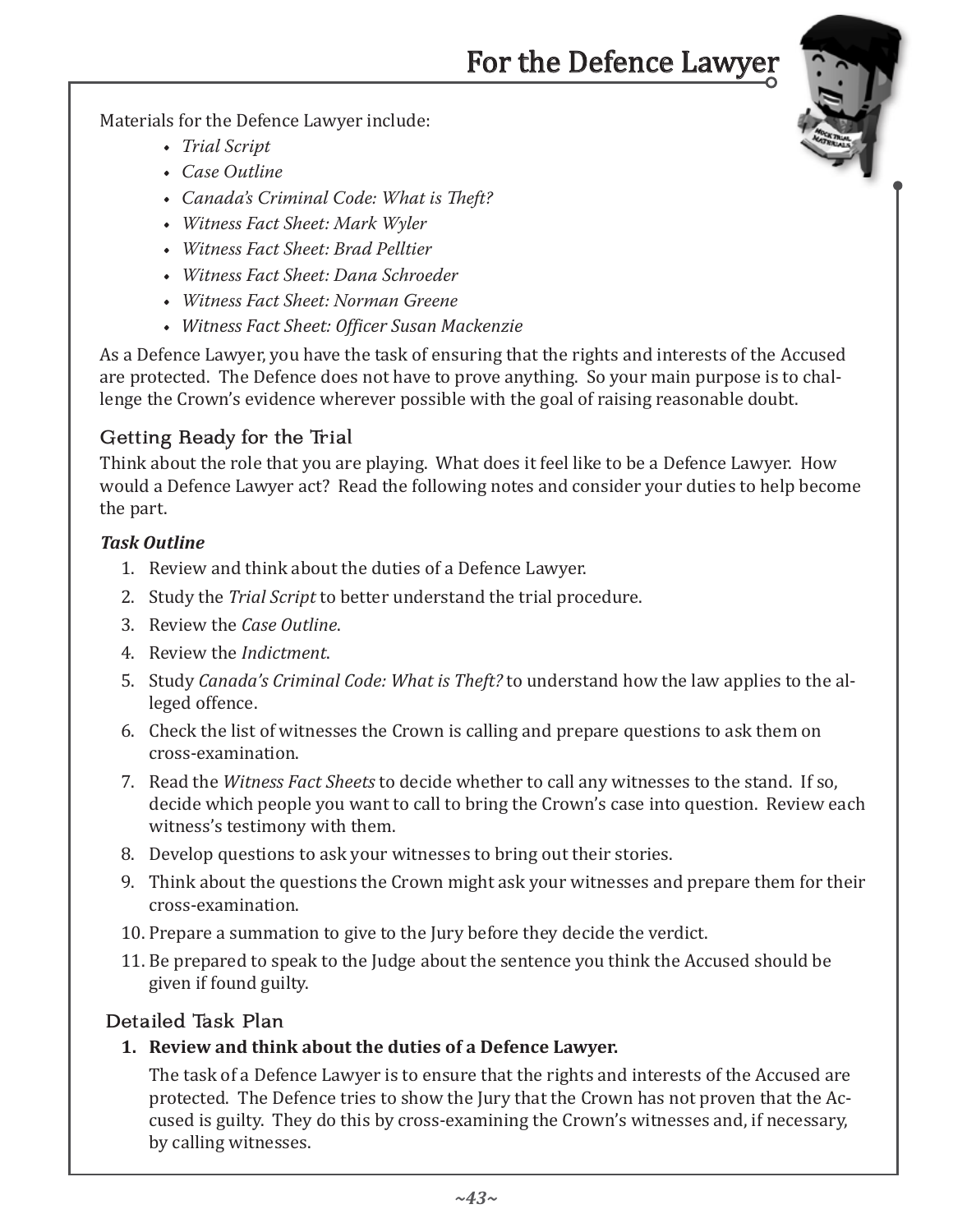

# For the Defence Lawyer ...continued

Because the Accused is presumed to be innocent, the Defence does not have to prove anything. In fact, the Defence does not have to call any witnesses because of the Accused's right to remain silent. However, the Accused may choose to give evidence if they have a defence or information that would help avoid conviction.

#### **2. Study the** *Trial Script* **to better understand the trial procedure.**

While you read the *Trial Script*, pay special attention to your parts. Later, when you are preparing questions and the summation to the Jury, you will know when to speak.

#### **3. Review the** *Case Outline***.**

The *Case Outline* will give you a general idea of the facts of the case and what you and the Crown Prosecutor believe happened.

#### **4. Review the** *Indictment***.**

An indictment names a criminal offence that the police believe has occurred, the time and date of the alleged offence, and who is alleged to have committed the crime. Read the completed *Indictment* which you will receive from the Crown Prosecutor.

#### **5. Study** *Canada's Criminal Code: What is Theft?* **to understand how the law applies to the alleged offence.**

Read the handout *Canada's Criminal Code: What is Theft?* The Crown Prosecutor will try to convince the Jury that the facts show that Mark Wyler committed theft. This requires that the Crown prove to the Jury all the elements of theft. As a Defence Lawyer, your purpose is to challenge the Crown's evidence wherever possible with the goal of raising reasonable doubt. If the Jury has doubts about the facts or is unsure that the Crown has proven all the elements of theft, they must find the Accused not guilty. Review the law and the elements of theft. Read carefully the section Defence of Prank.

#### **6. Check the list of witnesses the Crown is calling and prepare questions to ask them on cross-examination.**

Developing good questions is one of the most difficult tasks for lawyers. Be sure to closely consider each witness who will come to the stand and their role in the case as a whole. As well, be aware of the rules surrounding the questions lawyers can ask (review Rule 5 in the handout *The Criminal Justice System*.)

Your first task of questioning at the trial is to cross-examine the Crown's witnesses after each has been examined by the Crown Prosecutor. The purpose of this cross-examination is to try to get information which helps your case or which shows that the witness is not completely sure of the facts.

It is a good idea to listen carefully as the Crown witnesses give evidence so that you may question them if witnesses disagree with each other or contradict themselves. You may also question the Crown's witnesses on details you know will be favourable to your case which the Crown might have left out in their direct examination. Ask questions which emphasize any inconsistencies in the witnesses' testimony. You may ask leading questions during cross-examination, but not during examination.

When preparing for cross-examination, think about the case that the Crown is presenting. What evidence do you think will be brought up by the Crown? Be sure to prepare possible questions for cross-examination in advance.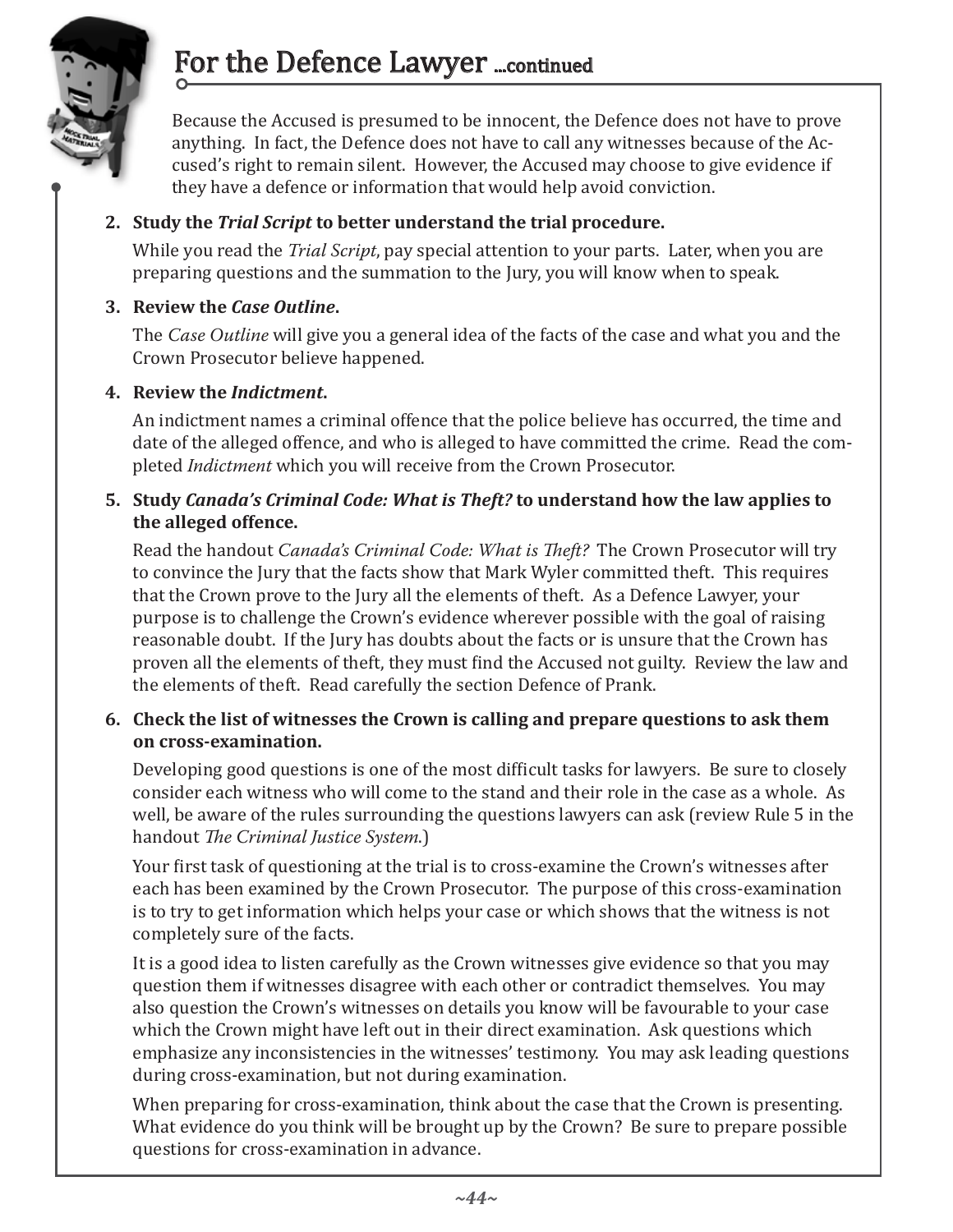Cross-examination of a witness is not always necessary. If the witness's evidence is clear and simple, it is best not to ask any questions since this only gives them an opportunity to repeat facts that hurt your case.



- Be sure to ask questions when the witness contradicts their own testimony or what another witness says.
- If you think that the witness is not telling the whole story and may have some facts which support your own case and weaken the other, be sure to ask questions to bring out those contradictory facts.
- If you think the witness may not be sure of their facts, seek further clarification. For example, if the witness testifies about seeing the culprit, you could ask if the view was clear, if the witness's eyesight is good, or if it was dark at the time.
- **7. Read the** *Witness Fact Sheets* **to decide whether to call any witnesses to the stand. If so, decide which people you want to call to bring the Crown's case into question. Review each witness's testimony with them.**

Although the Defence never has to prove innocence, it is to the Accused's advantage to produce evidence that raises doubt in the minds of the Jury about the Accused's guilt. Calling witnesses in defence of the Accused may be necessary to raise that doubt. Even though the Accused is not required to take the stand, the Accused may volunteer to do so.

Arrange the order of the Defence witnesses you will call to the stand so that their testimony best tells the story of what happened. When building your case, it may be helpful to think of your job as that of a painter. Begin by sketching an outline of what happened, then paint in all the elements of the case. Questions to ask yourself as you build your case can include:

- Are all the elements of the case included?
- Are there any blank areas that need to be considered?
- How will the witnesses reinforce the facts?
- Is the case being presented in the proper order?

You will want to meet with each witness you call to help understand their stories and formulate the questions you will ask them.

#### **8. Develop questions to ask your witnesses to bring out their stories.**

After the Crown has called all its witnesses and closed its case, you may call your witnesses to the stand to give their testimony. This is called direct examination. Let each witness tell their own story and ask only general questions such as "Can you tell the court what happened next?" Be sure to make a list of questions to ask your witnesses.

# *Tips for Examining Defence Witnesses*

• Before your witnesses start relating their stories, have them identify themselves by telling their full names and their occupations to the court. Next, confirm the date of the events in question. (For example, ask "Do you recall what happened on August 27th at approximately 9:00pm?")

The witnesses should explain how they are connected to the incident. (For example, "I am the police officer who investigated the complaint.", or "I am the person who saw the robbery and called the police.")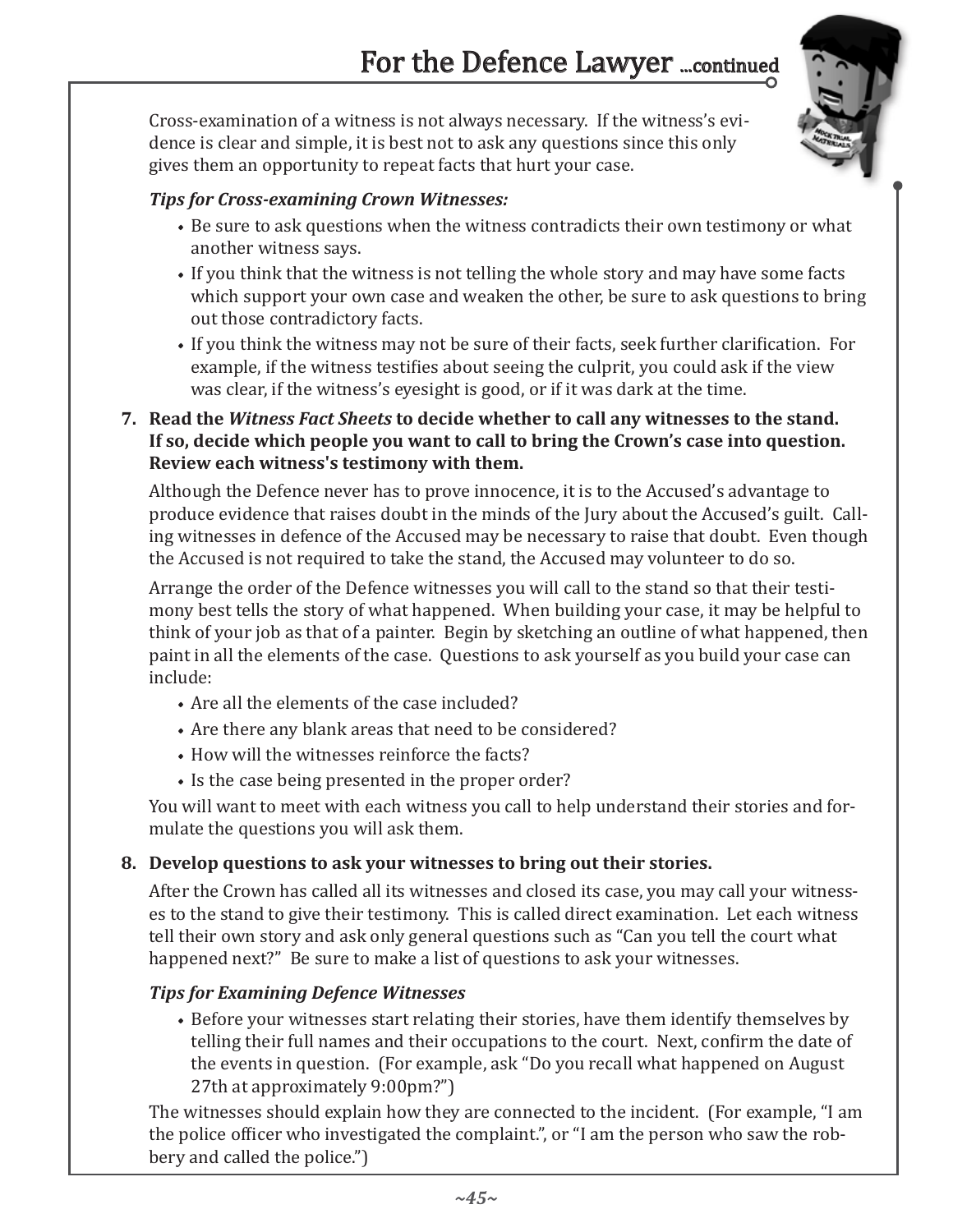# For the Defence Lawyer ...continued



- It is a good idea to ask a question only if you know what the answer will be. That way, you are not surprised with information that may damage your case. (This is also especially true of cross-examination.)
- Do not ask questions about matters that are unimportant or irrelevant (not related to the elements of the offence.) Otherwise, you may face an objection from the Crown Prosecutor. Once the witness gives you the facts you need, go on to the next point. Otherwise, you may confuse the Jury with extra information. Remember, you want to make all the facts of your case very clear to the Jury.
- **9. Think about the questions the Crown might ask your witnesses and prepare them for these questions.**

Put yourself in the position of the Crown Prosecutor. What questions might they ask to help the Crown's case? Tell your Defence witnesses what you believe the Crown might ask them.

### **10. Prepare a summation to give to the Jury before they decide the verdict.**

After all the Crown and Defence witnesses have testified, the lawyers give closing statements to the Jury. The Defence summation is delivered first.

In your own closing statement, outline the evidence which was presented in your case and emphasize how these facts call into question the evidence put forth by the Crown. Make a draft of your summation before the trial starts. This way, you can add to it or change it as the case proceeds.

#### **11. Be prepared to speak to the Judge about the sentence you think the Accused should be given if found guilty.**

If, despite your defence, the Accused is found guilty by the Jury, the Judge will ask both the Defence and the Crown to "speak to sentence." In your speech, you will tell the Judge facts about the Accused and the crime which will help the Judge come to a decision on an appropriate sentence.

Arguing for the best possible sentence under the circumstances is an important element of a Defence Lawyer's role. You will want to stress the Accused's good points. For example, that the Accused is usually responsible and law-abiding, that they feel very sorry about what has happened and would never do such a thing again, that the Accused is in school or has a job, that the crime was not a serious one, or that there were circumstances which partly excuse the Accused's actions. Remember that the Accused has been found guilty, so do not try to argue the case over again or claim that the Accused is actually innocent. Finally, letters of reference from people who know the Accused can help to show the good points of their character.

Refer to the Purposes and Principles of Sentencing Section of the handout *The Criminal Justice System*. Then check the law to determine whether there is a minimum or maximum sentence given for this offence. Where only a maximum sentence is stated, you may recommend any of the following (up to the maximum sentence provided by that law):

*Absolute Discharge* - You may argue that the offender has learned their lesson just from being arrested and brought to trial. In that case, probation, a fine, or a jail term is not necessary. If the Judge grants an absolute discharge, the offender is not considered to have been convicted of the offence.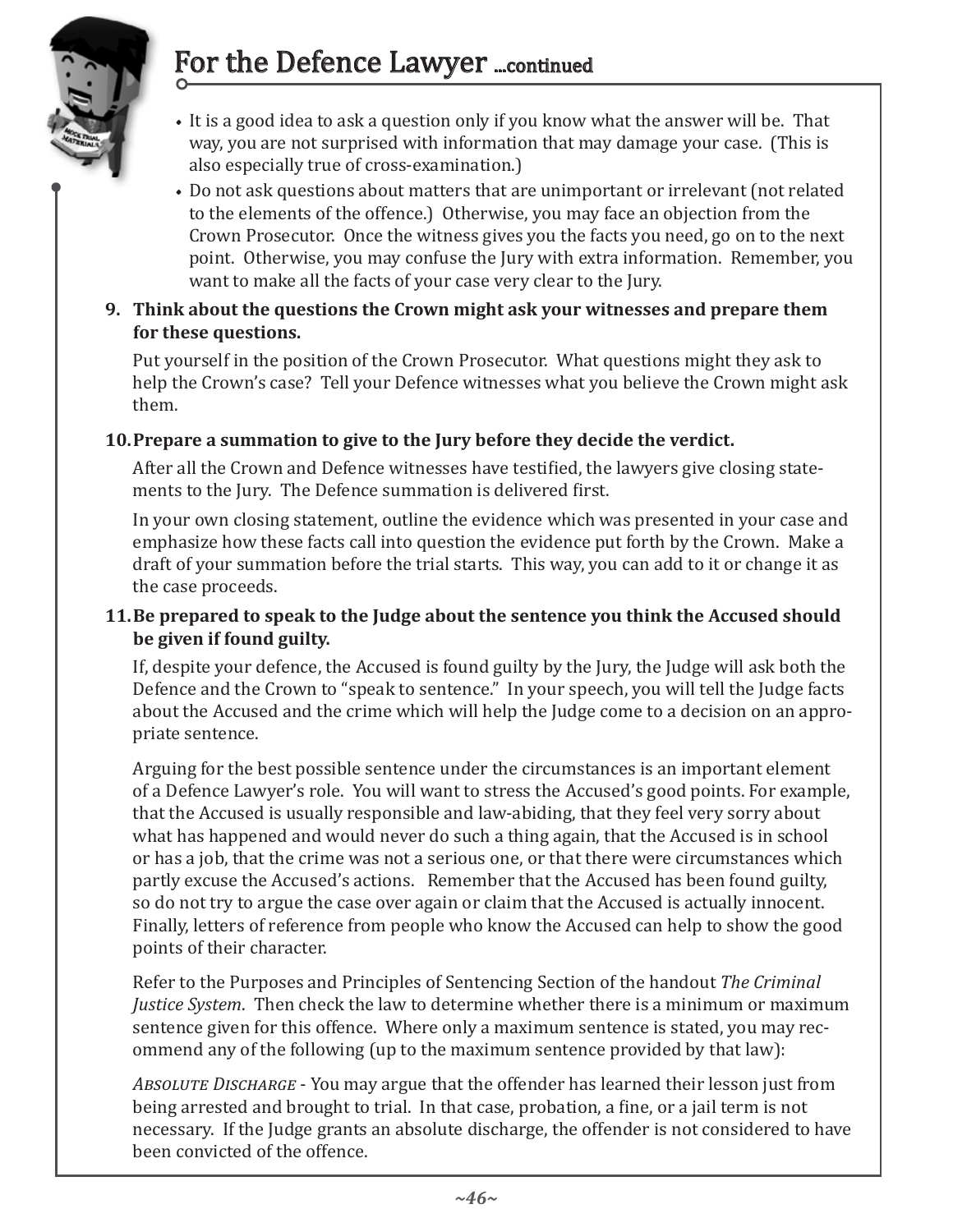# For the Defence Lawyer ...continued

*Conditional Discharge* - The offender is placed on probation and will not be sentenced further if they obey all the conditions that are set. For example, some conditions could be continuing to attend school or work, reporting regularly to a probation officer, or staying away from certain people or places. If the offender breaks any of the conditions, the sentence can be changed, but if all the conditions are met the discharge becomes absolute. This means that the offender is not considered to have been convicted.

*Suspended Sentence or Probation* - This sentence is similar in some ways to a conditional discharge because the same kinds of conditions for probation may be imposed. However, the offender is convicted which means they have a criminal record.

*Fine* - The Judge may order the Accused to pay a certain amount of money to the court and set a time limit for payment of this fine. The offender may request additional time to pay the fine.

*Imprisonment* - This is the most serious sentence that can be given. You can recommend that the offender must go to jail for a certain length of time. The jail term can be up to the maximum given for the offence in the Criminal Code.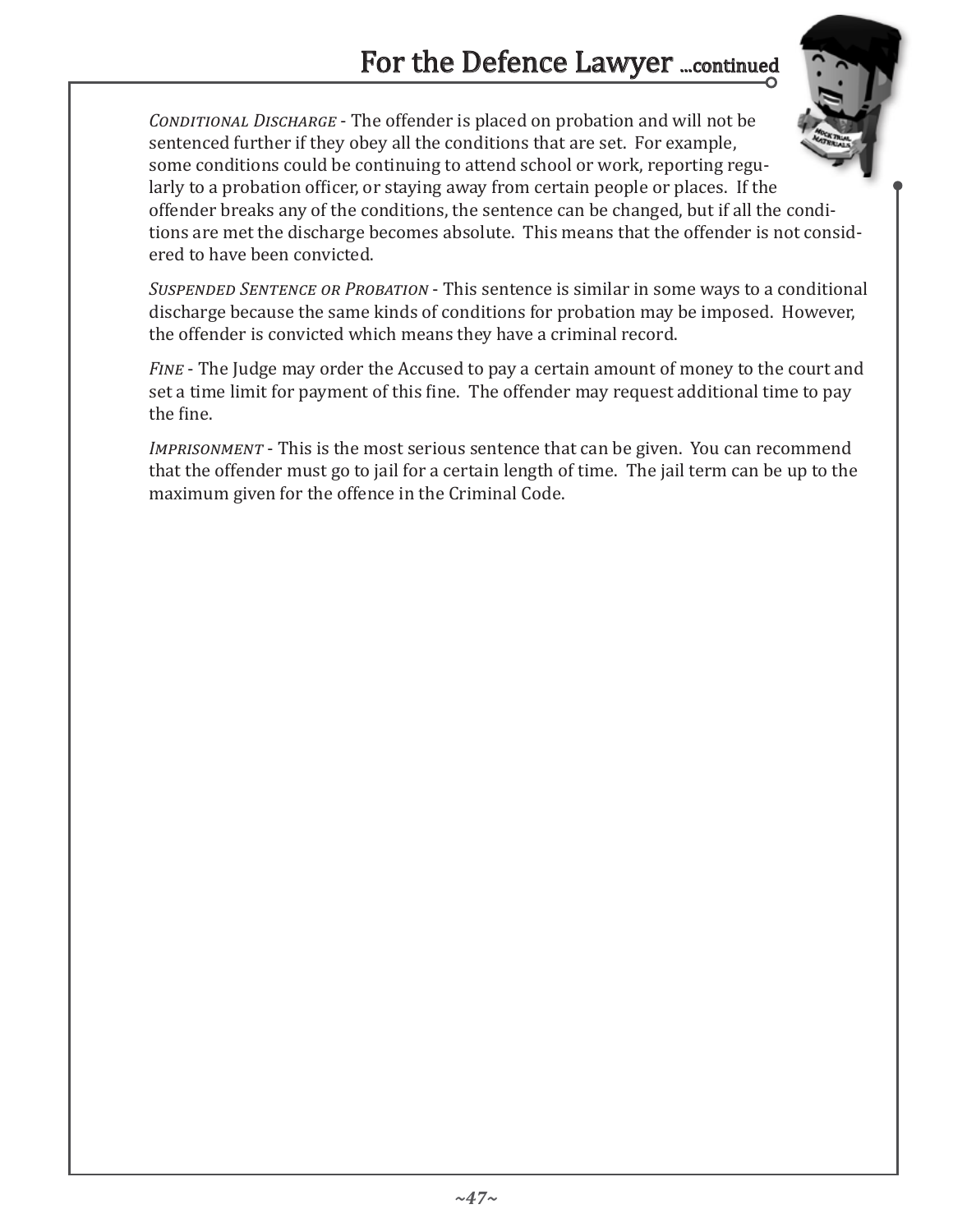# For the Jury Member



Materials for the Jury Member include:

• *Trial Script*

As one of the members of the Jury, you are involved in making a very important decision. It is the responsibility of the Jury to determine from the evidence presented in the case whether the accused person is guilty or not guilty of the offence which they are charged with. The Judge will instruct you about the law that applies to this case. You and your fellow Jurors must decide what the true facts are, and whether or not these facts prove the Crown's case against the Accused beyond a reasonable doubt.

# Getting Ready for the Trial

Think about the role you are playing. What does it mean to be impartial? Read the following notes and consider your duties to help become the part.

# *Task Outline*

- 1. Review and think about the duties of a Juror.
- 2. Study the *Trial Script* to better understand the trial procedure.

# Detailed Task Plan

### **1. Review and think about the duties of a Juror.**

#### *Keep an Open Mind*

It is very important that as a Jury member, you remain impartial until the time comes to decide the verdict. In other words, you must not make up your mind about the guilt or innocence of the Accused until you have heard all the evidence presented by the Crown and the Defence.

#### *Listen to the Evidence*

During the trial, you must listen very carefully to the testimony given by all of the witnesses. At the conclusion of the Crown and the Defence cases, the Judge will give you the Charge to the Jury. These are important instructions concerning the nature of your duty, the things that you need to consider, and the law which applies to the crime.

#### *Choose a Foreperson*

When you and your fellow Jurors retire to the Jury room to decide upon a verdict, your first task is to select a Foreperson. Any one of the Jurors may be chosen to fill this position. The Foreperson will keep the Jury's deliberations orderly, and facilitate discussion and straw votes. They will deliver the verdict to the court on behalf of the Jury once a decision is reached.

#### *Decide on the Verdict*

During the deliberations (the process of discussing the evidence and reaching a decision on the verdict) you and the other members of the Jury must decide what the facts of the case really are. You will make this decision based on the evidence presented in court. If some of the evidence shows a disagreement among the witnesses, you will have to determine which witness is more believable or is more likely to be telling the truth.

If the facts that you believe to be true prove every element of the offence beyond a reasonable doubt, you must find the Accused guilty.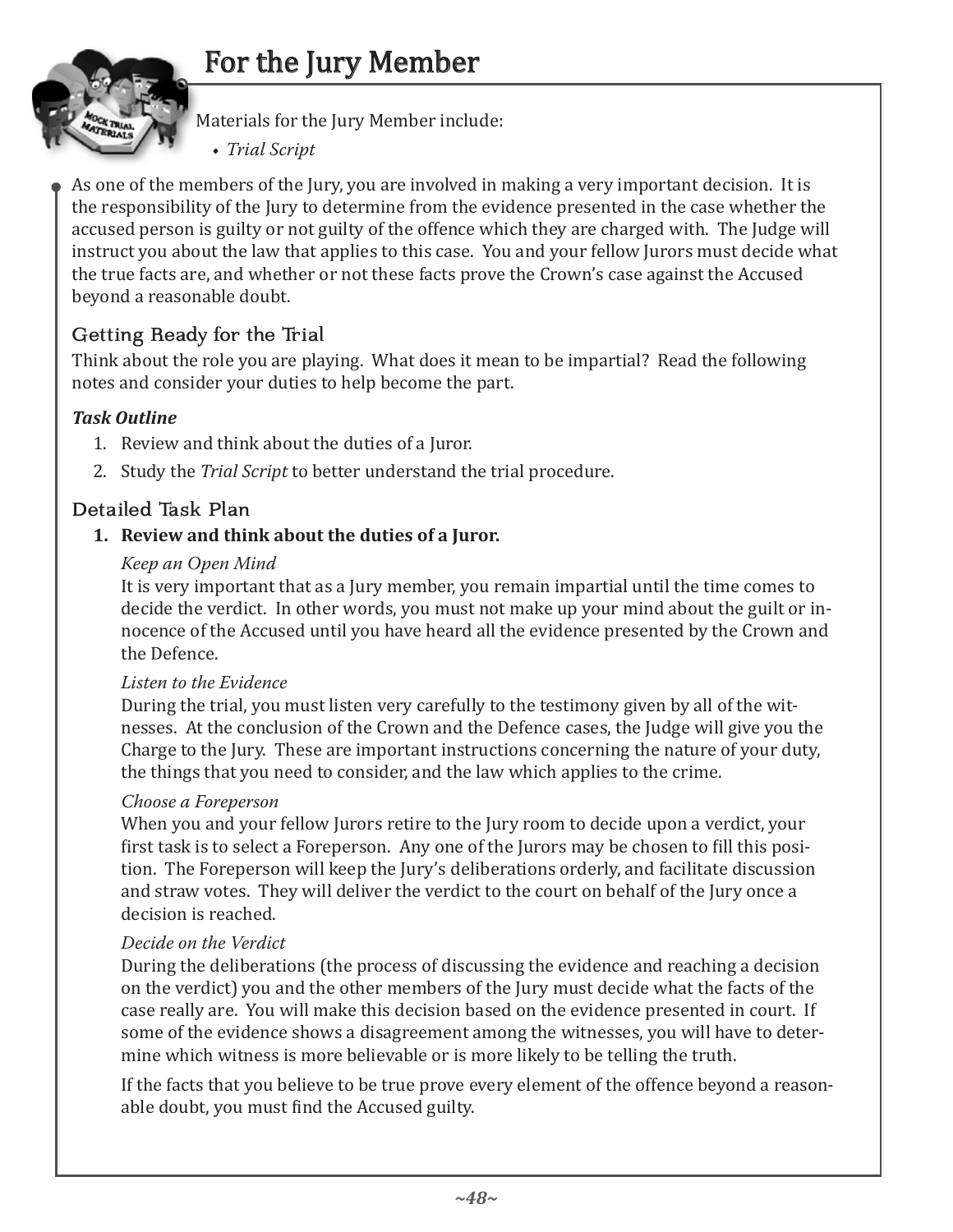

If you have reason to doubt any of the facts (if you think that the evidence shows another possible and reasonable explanation) of if you feel that the Crown has not proven a necessary element, you must find the Accused not guilty.

The Jury's verdict must be a unanimous decision. This means that the Jurors all have to agree on the Accused's guilt or innocence. If the Jury cannot come to a unanimous decision, a hung Jury is declared. Normally if this happens, a new trial will have to take place with a new panel of Jurors.

However, for the sake of concluding this mock trial, the teacher may decide that a majority vote be taken after the Jury has had a chance to discuss the issues.

#### *Deliver the Verdict*

The Foreperson informs the Clerk once a verdict has been reached. The Judge, on hearing that the decision has been made, will have the Clerk recall the Jurors to the courtroom. Once court is reconvened, the Judge will ask the Foreperson to deliver the verdict. At this point, the Jury's task is complete so the Judge will thank and dismiss the Jurors.

#### **2. Study the** *Trial Script* **to better understand the trial procedure.**

While you read the *Trial Script*, pay special attention to your parts. Only the Foreperson will have a speaking role.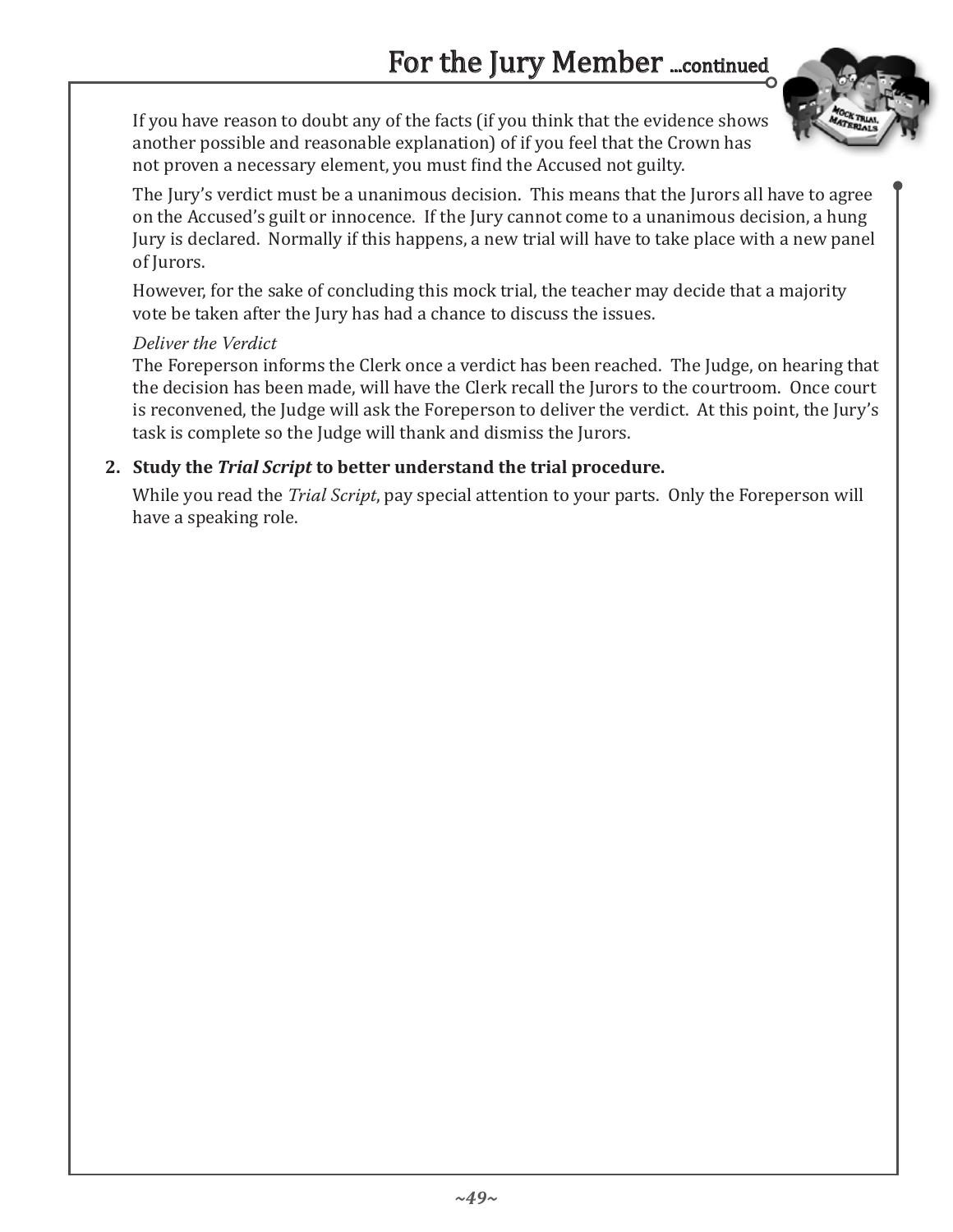

# For the Court Clerk

Materials for the Court Clerk include:

• *Trial Script*

In your role as the Court Clerk, you act as an assistant to the Judge by helping to ensure that the trial is run in an orderly fashion. You also make sure that the Judge has

everything they need.

# Getting Ready for the Trial

Think about the role you are playing. How does it feel to be the Court Clerk? How would a Clerk act? Read the following notes and consider your duties to help become the part.

#### *Task Outline*

- 1. Study the *Trial Script* to become familiar with the trial procedure. Special attention should be given to your own parts so that you know when you have to speak.
- 2. Practice your parts.
- 3. The Crown will give you two copies of the *Indictment*. One copy is yours so that you can read the charge to the Accused and the other copy is for you to give to the Judge.
- 4. Ensure that the Judge has everything they need before the trial begins, such as paper and a pen for taking notes. You should have a pen and paper, too, and a book for the witnesses to swear their oaths.

#### Duties

### *Opening, Recessing, and Closing Court*

At the beginning of the trial, when the Judge is ready to enter, you call the courtroom to order. This task is also performed after every recess in the trial proceedings.

The Judge will tell you when a recess is to be taken so that you may announce the break to the court.

Your final duty in the trial is to announce the closing of the court on the Judge's instructions.

#### *Reading the Charge*

Once the court has been called to order, the Judge will ask you to read the charge to the Accused. This involves reading the information on the *Indictment*, then asking the Accused how they plead to the charge.

#### *Swearing in of the Witnesses*

Before each witness gives any evidence in court, they must swear an oath (or promise) to tell the truth. Your job is to read this oath to each witness when they take the stand to testify.